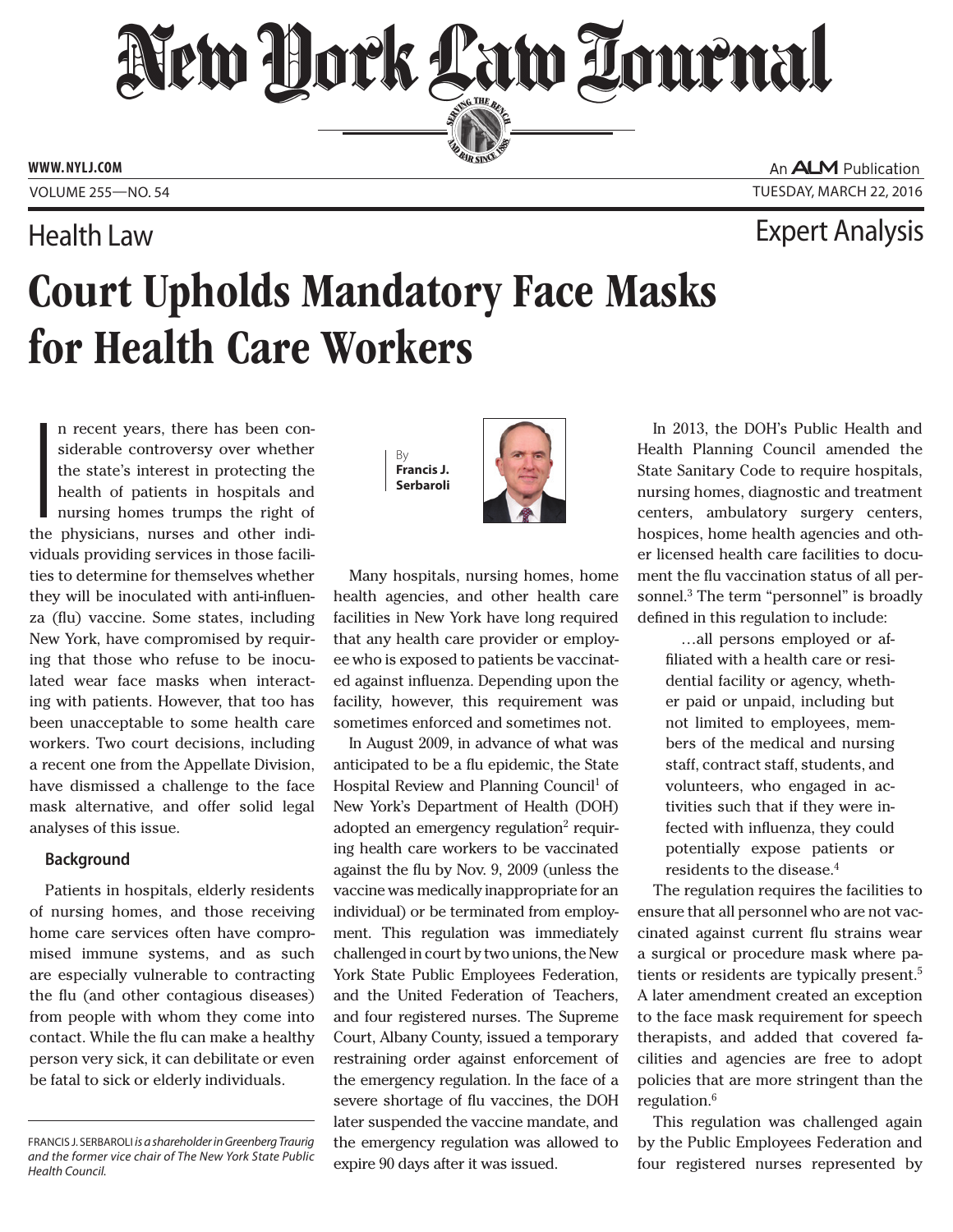that union, in *In re Application of Kent v. Nirav R. Shah*. They claimed that, in promulgating the regulation, the DOH acted in an arbitrary, capricious and irrational manner. They also alleged that:

- there is no sufficient scientific evidence establishing that mask wear by asymptomatic unvaccinated health care workers prevents the spread of influenza;
- the regulation is a de facto mandatory flu vaccination requirement because compliance with the masking is so onerous, it forces workers to be vaccinated;
- federal health agencies have not recommended the use of masks for this purpose;
- the influenza vaccine is only 20-80 percent effective in reducing the likelihood that the person receiving the vaccine will choose not to visit a doctor to have their flu symptoms treated;
- vaccination does not prevent the spread of influenza from a vaccinated individual to another individual;
- vaccinated asymptomatic health care providers are capable of spreading the influenza virus to patients but are not required to wear masks;
- non-vaccinated visitors and patients do not have to wear face masks;
- mask-wearing may increase the likelihood of respiratory infections for mask wearers;
- wearing the mask impedes communication between health care providers and patients, particularly elderly patients who could be hearing impaired;
- the mask may frighten a patient, particularly one suffering from mental illness;
- the regulations do not contain any exemptions from mask wear for religious or medical reasons.

The petitioners also argued that the regulation violates the separation of powers doctrine because DOH exceeded its authority in issuing the regulation.

In its response, the DOH countered that:

- the Public Health Law (PHL) authorizes the DOH to issue the regulation as part of DOH's power to enact the State Sanitary Code (PHL §225(5)(a));
- the adoption of the regulation was done in a deliberative process pursuant to the PHL and State Administrative Procedure Act;
- the PHL authorizes the DOH Commissioner to investigate the causes of disease and epidemics and the effect of employment on the public health (PHL §206(d));
- despite efforts to increase the voluntary vaccination rates, hospitals in 2011-12 reported only a 48.4 percent health care personnel vaccination rate;
- a study showed that in New York, during 2012-13, there were 112 influenza outbreaks in hospitals and 453 outbreaks in nursing homes; and that study showed that the transmission was from health care workers to patients and residents;
- influenza, like bacteria, is spread through droplets, splashes, sprays or splatter that reach the mouth or nose of the other person, and face masks may block these;
- health care professionals already must demonstrate their immunity to measles/rubella and must undergo regular tests for tuberculosis.

In her decision, Albany County Supreme Court Justice Judith A. Hard rejected the petitioners' claims and upheld the regulation.7 Quoting PHL §225(5)(a), she stated that the Sanitary Code as enacted by DOH may "deal with any matters affecting the security of life or health or the preservation or improvement of the public health in the state of New York." She noted that under PHL §225(5)(a), the DOH may establish regulations for the maintenance of hospitals for communicable diseases, and under PHL §225(5)(h) may designate the communicable diseases which are dangerous to public health. As such:

…the masking requirement appears reasonable given the Commissioner is charged with

protecting the health of the inhabitants of this State.

Turning to petitioners' argument that the regulation violated the separation of powers doctrine, the court analyzed the four factors set forth by the Court of Appeals in *Boreali v. Axelrod*8 for determining the validity of regulations and whether the government agency issuing them acted within its statutory authority. The court summarized the Boreali factors:

- 1) whether the exceptions to the regulations are based solely upon economic and social concerns without foundation in public health;
- 2) whether the agency merely filled in the details of broad legislation (interstitial rule-making) rather than creating its own comprehensive set of rules without legislative guidance;
- 3) whether the agency acted in an area that the Legislature repeatedly tried but failed to reach agreement on an issue; and
- 4) whether no special expertise or technical competence in the field of health was involved in the development of the regulation.

With respect to the first factor, Justice Hard found that the regulation's exceptions to mask-wearing for vaccinated health care personnel and speech therapists both had foundations in public health, and did not amount to "an overhaul to behavior that affects the public at large or the economy." As to the second Boreali factor, Justice Hard found that PHL  $\S$ \$206(1)(d) and 2800 gave the DOH authority to require masks for unvaccinated health personnel as a measure of the quality and fitness of hospitals, and for alleviating the transmission of influenza to patients and the public.

Justice Hard found that the introduction in the Legislature of one unsuccessful bill to mandate influenza vaccine for health care workers did not meet the third Boreali factor of repetitive attempts to legislate. Lastly, she found that the fourth Boreali factor had been met since the DOH had the requisite special expertise